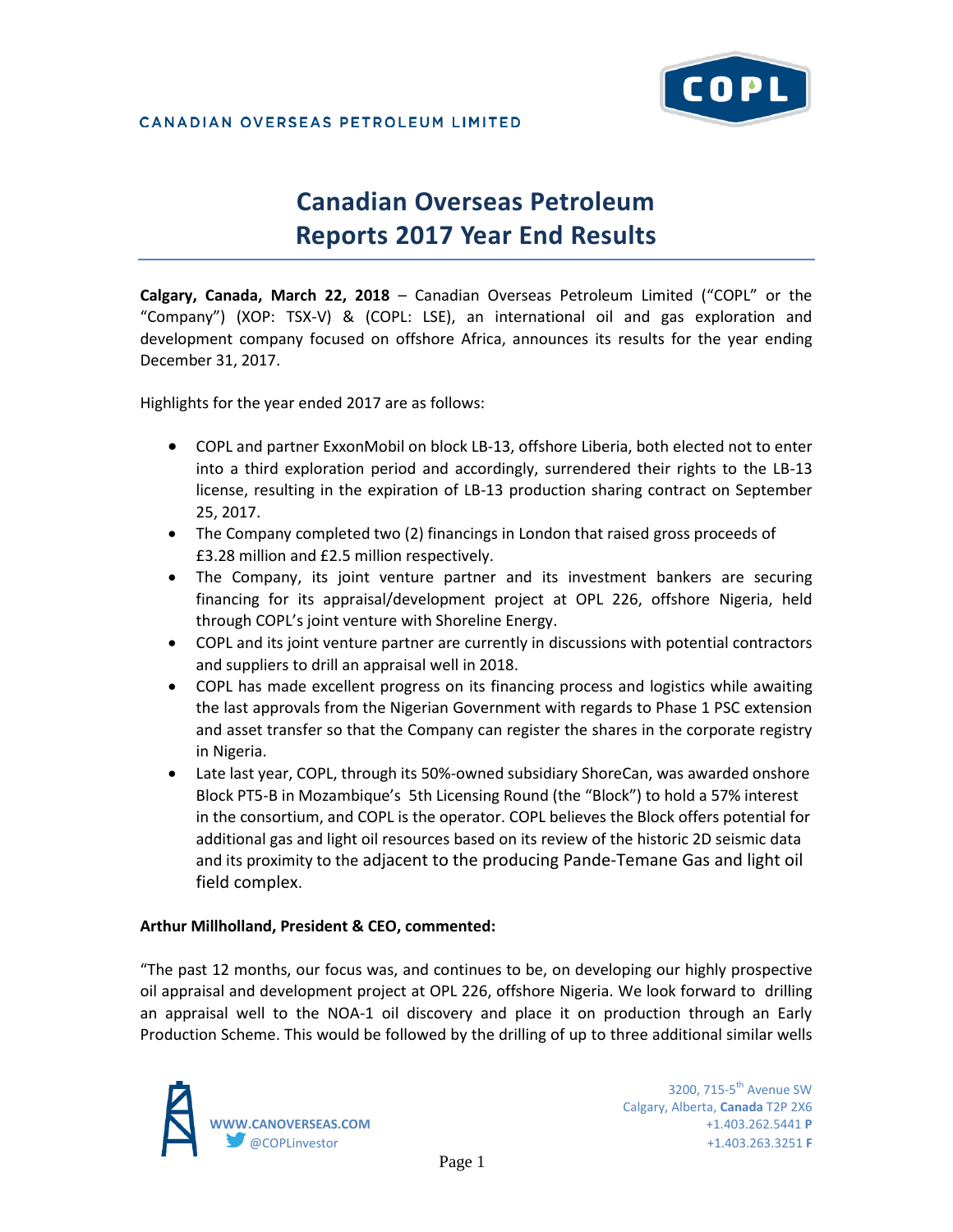on the prolific NOA Structure. This phase of the project would precede a full field development. In the meantime, our team continues to review additional prospects in an effort to identify other exciting opportunities that fit our selective criteria. We envision building a mid-tier oil and gas company with the support of our partner Shoreline Energy, one of Nigeria`s largest conglomerates, our financing partners and our loyal shareholders.While we recognize that everything is taking much longer than we initially estimated, our preparedness, enthusiasm and persistence have not diminished one little bit."

The results and associated annual regulatory filing documents, including the Financial Statements and the Management's Discussion and Analysis, can be viewed under the Company's name at www.sedar.com or at the Company's website at [www.canoverseas.com.](http://www.canoverseas.com/)

## About the Company:

The Company is actively pursuing opportunities in Nigeria and sub-Saharan Africa in partnership with Shoreline Energy International Limited ("Shoreline") as part of its strategy to generate stable cash flow from secure offshore and onshore assets. The Company and Shoreline, through their jointly held affiliated company Shoreline Canadian Overseas Petroleum Development Corporation ("ShoreCan"), have acquired 80% of the share capital, and have taken over the management, of Essar Exploration and Production Limited (Nigeria) ("Essar Nigeria"). ShoreCan has applied to the concessionaire NNPC for formal consent for the change in control of Essar Nigeria. Essar Nigeria holds an attractive oil appraisal and development project in shallow to midwater offshore Nigeria on its 100% holding in OPL 226. Drilling of the first appraisal well is planned to commence in 2018. ShoreCan is continuing building a portfolio of exploration and development assets in sub-Saharan Africa. To date, ShoreCan has taken a position in Nigeria, and has been awarded an exploration license onshore Mozambique in the  $5<sup>th</sup>$  Licensing Round adjacent to the producing Pande-Temane Gas and light oil field complex.

The Common Shares are listed under the symbol "XOP" on the TSX-V and under the symbol "COPL" on the London Stock Exchange.

## **For further information, please contact:**

## **Mr. Arthur Millholland, President & CEO**

Canadian Overseas Petroleum Limited Tel: + 1 (403) 262 5441

**Cathy Hume** CHF Investor Relations Tel: +1 (416) 868 1079 ext. 231 Email: cathy@chfir.com

**Harriet Jackson/Charles Goodwin** Yellow Jersey PR Limited



Calgary, Alberta, **Canada** T2P 2X6 **WWW.CANOVERSEAS.COM** +1.403.262.5441 **P** @COPLinvestor +1.403.263.3251 **F**